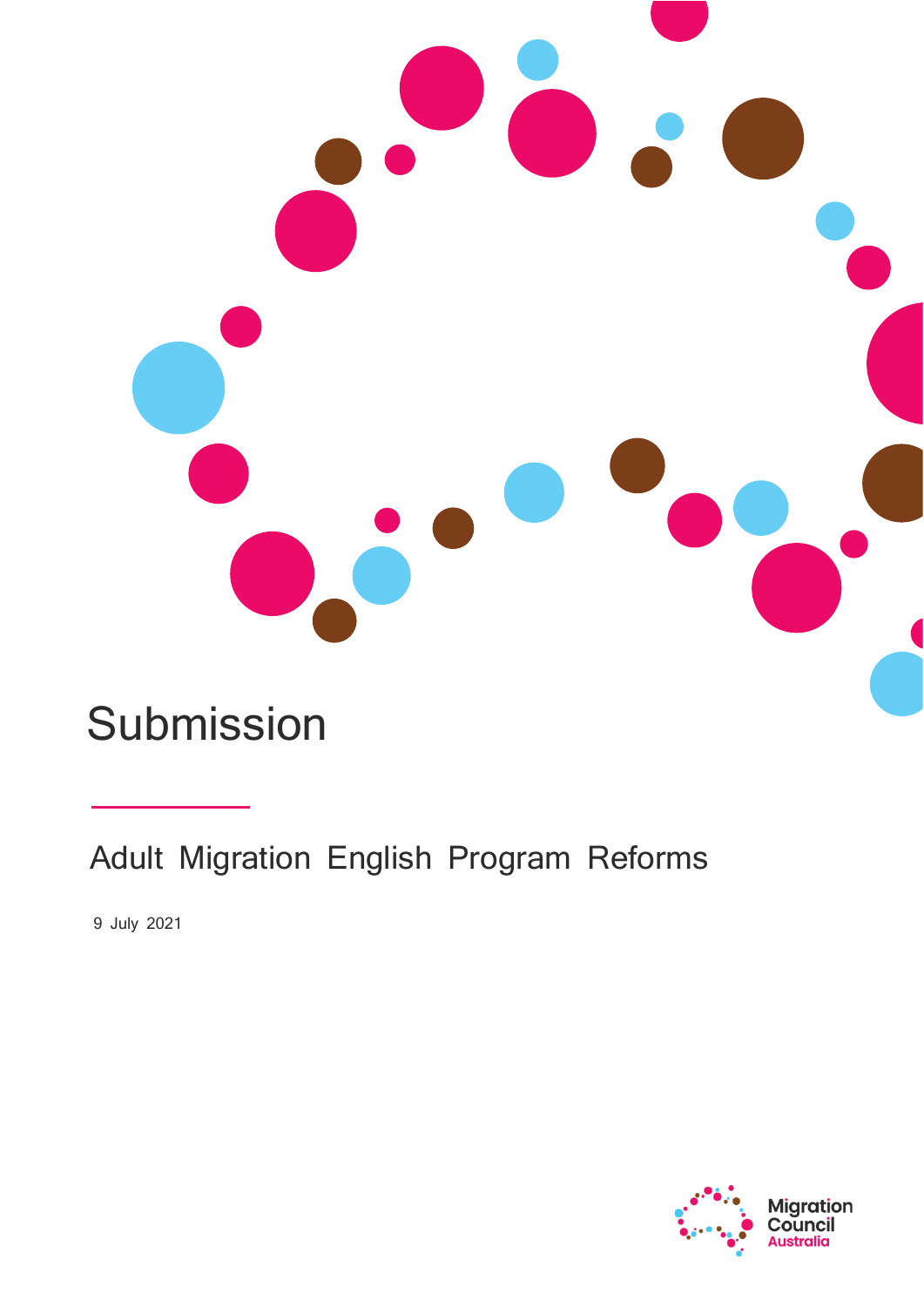## About this submission

Migration Council Australia (MCA) welcomes the opportunity to respond to the discussion paper on the reform of the Adult Migration English Program (AMEP) to make English tuition more accessible, ensure better quality outcomes of the program and encourage greater participation. This submission details MCA's response to questions outlined in the Department of Home Affairs' Discussion Paper.

MCA is an independent not-for-profit organisation established to enhance the productive benefits of Australia's migration and humanitarian programs. MCA works across sectors to provide a national voice to advocate for effective settlement and migration programs and to develop policy solutions to issues faced by migrants and refugees in Australia.

MCA commends the Government for listening to the settlement and community sector's calls for greater access to free English language tuition for refugees and migrants. We support the first part of the reforms, the removal of the 510 hours cap and the time limit for commencing and completing AMEP course. These changes acknowledge that learning a new language is a highly individual experience which may take longer for certain groups. By removing time caps, refugees and migrants are given the opportunity to advance their English proficiency which enables them to fully engage and participate in the social, economic and cultural life.

For further information on any of the points raised in our submission, please contact MCA on [info@migrationcouncil.org.au](mailto:info@migrationcouncil.org.au) or 02 6162 0361.

### Responses to the Discussion Paper

#### **Q1. Is an outcome payment on attainment of certificate levels the most effective way to incentivise student outcomes?**

Migrants and refugees who arrive in Australia are overall eager to enhance their English proficiency, with reasons for learning ranging from improving their job or study prospects, to independently navigating systems and services. Research shows that it is not the lack of willingness to learn that impacts learning outcomes but factors out of the student's control.<sup>1</sup>

An outcomes-based approach where payments are made when certain outcomes and competencies are achieved encourages educators to adjust their teaching methods to the learning styles of their students. However, this approach may have unintended consequences whereby the approach will particularly benefit students who are more responsive to language acquisition due to existing knowledge of English, literacy in own language and overall higher education level.

Consideration should be given to the impact of the approach on the retention and learning outcomes for migrants and refugees who may take longer to learn English. As payment for service providers is tied to the final outcome students achieve, this cohort may be given lesser priority compared to students who are learning English faster, or will be pushed further than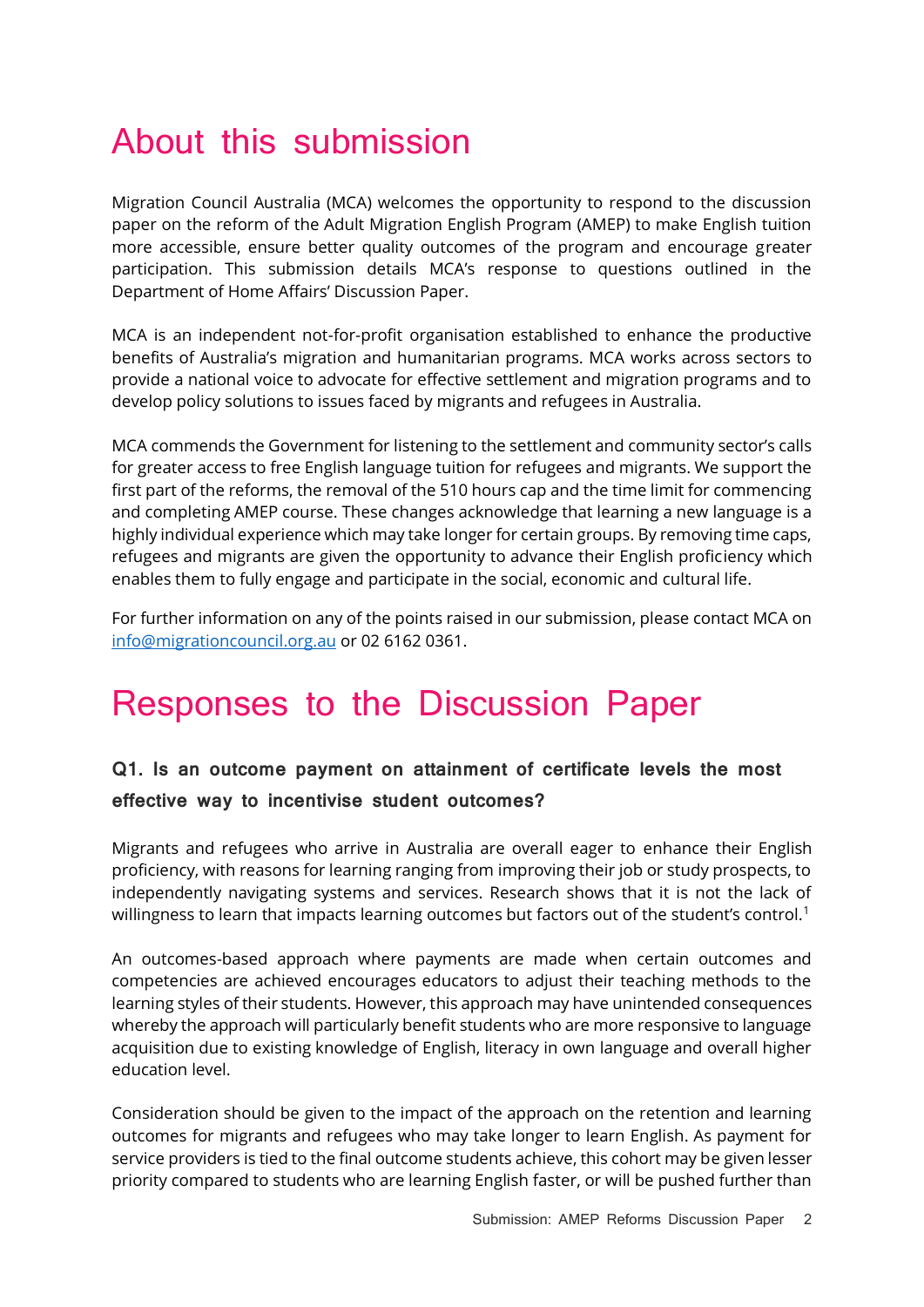their level of language learning aptitude. This may inhibit learning and may lead to students leaving the program.

Adequate and responsive measures should be in place to support migrants and refugees who take longer to learn.

#### **Q2. Is there anything other than prior education levels that can be measured (informed by collected data), which should be considered for a cohort adjustment on outcome payments?**

Based on academic evidence and consultations with students from refugee and migrant backgrounds, consideration should be given to including age, gender, experiences of trauma and post-traumatic stress disorder (PTSD), chronic health conditions and disabilities for a cohort adjustment on outcome payments, as factors impacting on second language acquisition.

Research shows that children learn languages faster than adults and after the age of 17.4, language acquisition starts to decline.<sup>2</sup> While it is not impossible to learn a second language later in life, it may take significantly longer compared to children and younger adults. Older migrants with more than ten years of education prior to migration will face similar barriers to learning as younger migrants without prior education.

Evidence points to the female brain being more situated for language learning<sup>3</sup>, and two out of three in the AMEP classes are women.<sup>4</sup> Despite this, women face gender specific barriers to learning English in Australia. Caring for children or older family members can impact class attendance, and women experiencing family violence may have their ability to attend classes restricted by their abusive partners or family members, resulting in prolonged duration of language acquisition. Special consideration should be given to women who have extensive caring responsibilities which AMEP cannot accommodate for and those who may be at risk of or experiencing family violence.

While the extent of prevalence of mental illness in migrant and refugee communities is unknown, studies show that refugees are at high risk of developing mental illnesses, such as PTSD, due to their forced migration and resettlement experience.<sup>5</sup> Symptoms related to PTSD and depression directly affect learning and cognitive function, leading to headaches, poor concentration and loss of memory.<sup>6</sup> Research shows that refugees who reported more severe symptoms of PTSD learned a second language at a significantly lower rate.<sup>7</sup> Additionally, existing health conditions can lead to gaps in learning due to extended absences. Disabilities, such as psychosocial, learning and intellectual disabilities, can also impact a student's ability to learn a foreign language.

The intersection of education level, age, gender and overall health status creates unique vulnerabilities in view of migrants' and refugees' English language acquisition.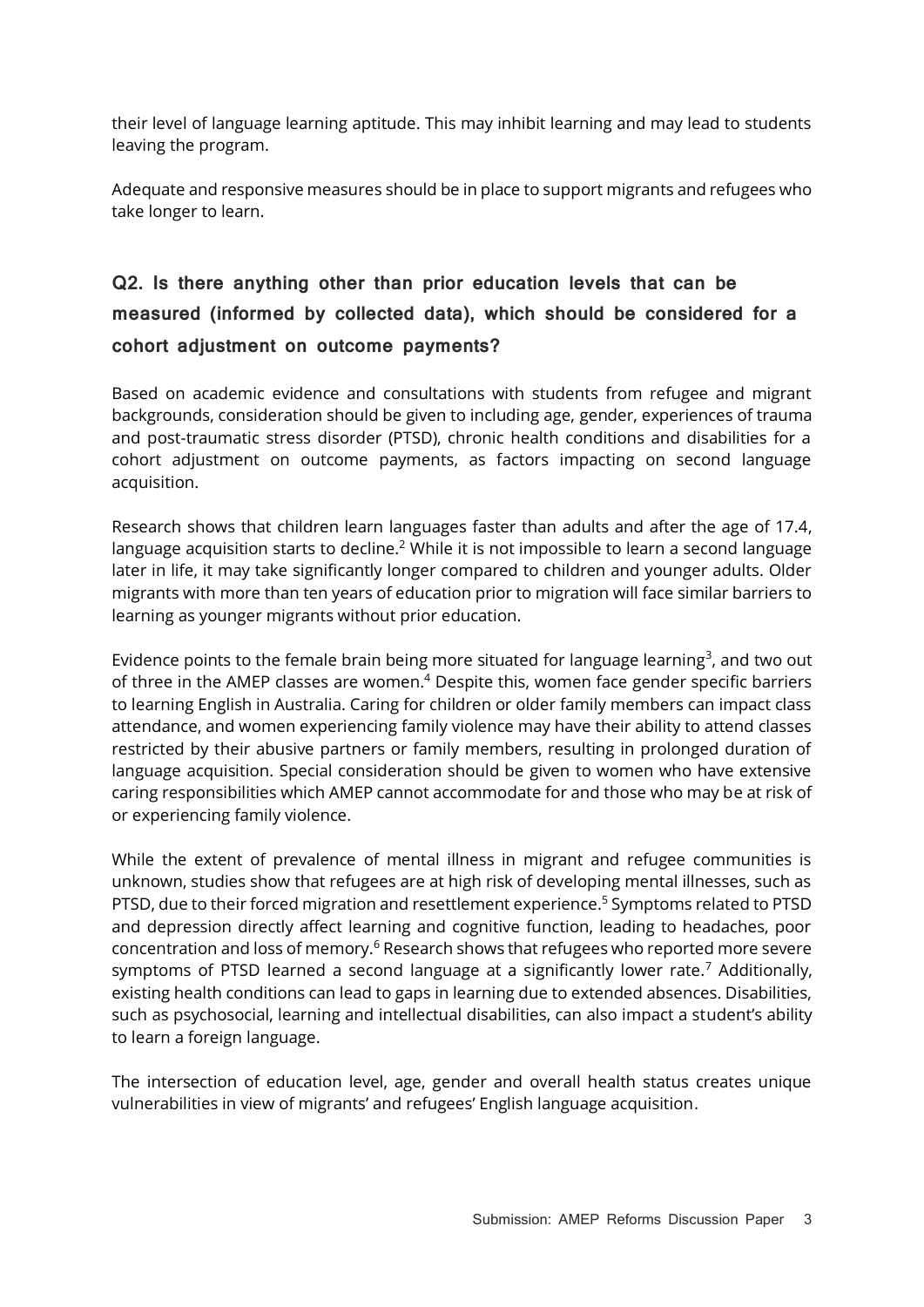#### **Q3. Is the outcome payment the most suitable point to apply a cohort adjustment?**

In order to adequately support the vulnerable student cohort who is likely to take longer to learn English and may never attain a certificate due to reasons beyond their control, consideration should be given to attaching the cohort adjustment payments to the completion of competencies (outputs) instead of certificate attainment (outcomes). This will help avoid situation whereby more vulnerable students are prematurely placed into classes above their abilities.

Additionally, it is paramount to undertake assessment based on students' goals and reasoning for attending classes as achieving a certain outcome may not be in the interest of all students.

The proposed distribution of payments leaves minimal incentives for teachers to support students who may never attain a certificate. The incentive mechanisms may be more beneficial if the focus is on supporting students to achieve reachable goals.

#### **Q6. What features and functions would you like to see in the new information management system?**

The proposed information management system should factor in the diversity of goals and aspirations for learning English. While some are motivated by learning, others attend AMEP classes to make social connections or contribute to meeting their other settlement goals.

While the proposed information management system includes tracking of outcomes, successfully achieving outcomes is dependent on students' goals and motivations for attending classes.

The AMEP reform should adequately consider and factor in the importance of individual goals for learning English, and develop appropriate monitoring mechanisms to capture those.

#### **Q8. What tuition options should be implemented in the future AMEP business model to support flexible learning?**

The AMEP providers' responsiveness and adaptability in the context of COVID-19 by transitioning to online learning is commendable. This has enabled students to attend classes when convenient and contributed to increasing digital literacy among students, noting that the issue of digital access poses challenges for some in the AMEP student cohort. While classroom-based learning is considered more beneficial for students with lower levels of English proficiency, the Department should continue to invest in the development of online/digital learning resources to open up the access for students who prefer the flexibility of learning online or have limited opportunities to attend classes in person. This is also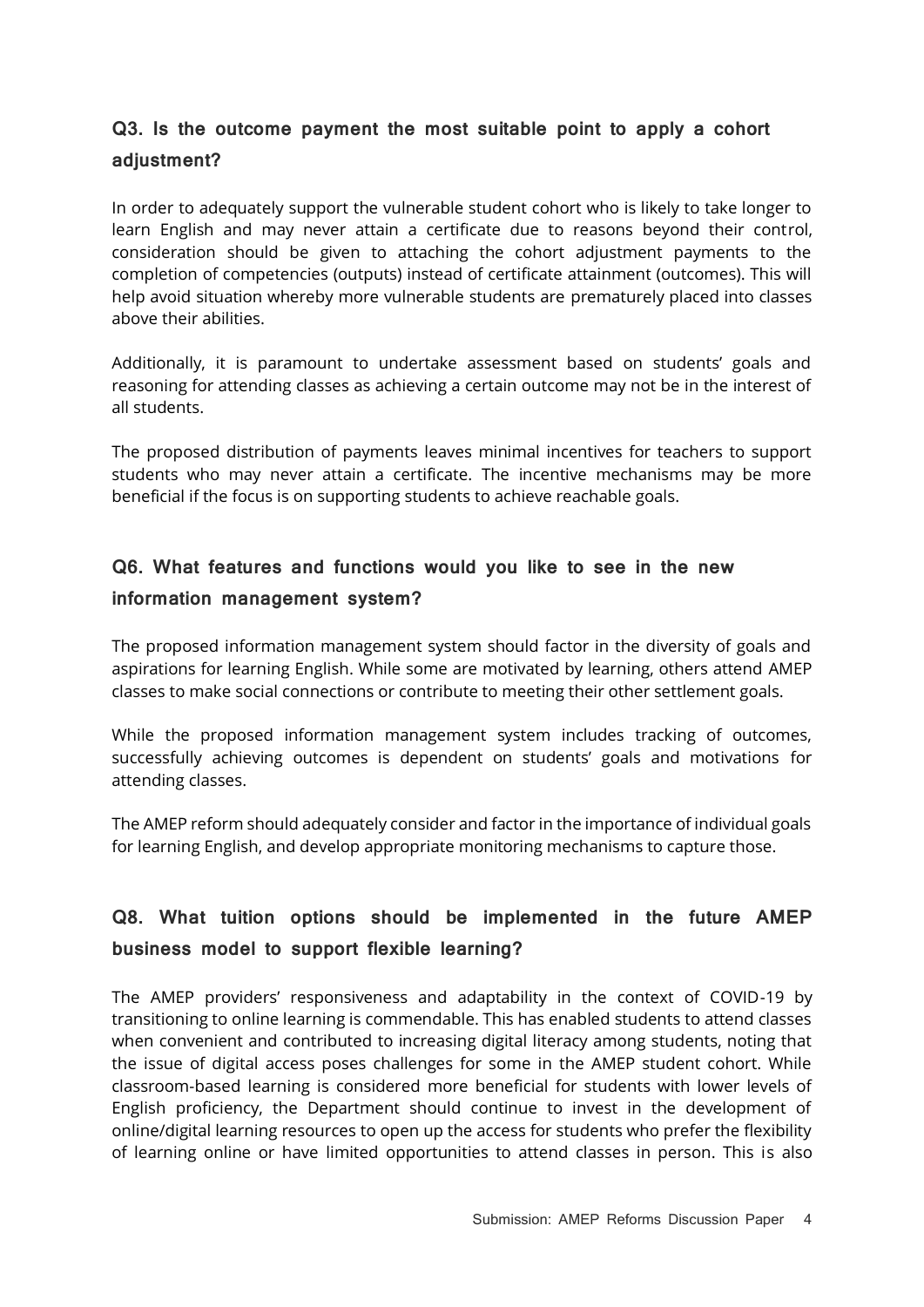important for minimising the risk of disruption in view of the pandemic and the related public health measures.

#### **Q10. What additional factors should the Department consider to ensure that the needs of clients who are learning remotely are met?**

Consideration should be given to the levels of digital access, particularly in multigenerational households, and access to Internet.

#### **Q11. Should the community-based learning solely focus on conversational English? Why or why not?**

The community-based learning stream may be a useful complementary approach further supporting the flexibility of the AMEP and a multipronged approach to learning. Communitybased classes are often delivered through known and trusted community organisations and bilingual workers. Coupled with informal learning, this facilitates welcoming spaces for learning, especially for women.

There is value in maintaining community-based learning as a complementary, informal learning, soft entry approach, that should solely focus on conversational English.

#### **Q12. Should non-accredited curriculum be used to deliver the communitybased learning stream? Why or why not?**

Noting the complementary, flexible, informal learning, soft entry approach of the communitybased learning stream, it is reasonable that non-accredited curriculum is used to support its delivery. It supports the flexibility of tailoring the learning to students' needs and interests and removes the pressure of delivering accredited curriculum in an informal learning setting.

#### **Q13. What is best practice in determining local labour market needs and developing links with employers?**

A functional English level achieved through AMEP is generally below the level required by most workplaces, vocational and higher education institutions, or professional accreditation bodies. For those who want to study or have their qualifications from overseas recognised and accredited in Australia, this creates a gap between English proficiency attained through AMEP and labour market demands.<sup>8</sup> Work based learning may be a way to bridge that gap by learning English while gaining Australian work experience, which is recognised as one of the main barriers to employment for newly arrived migrants.<sup>9</sup>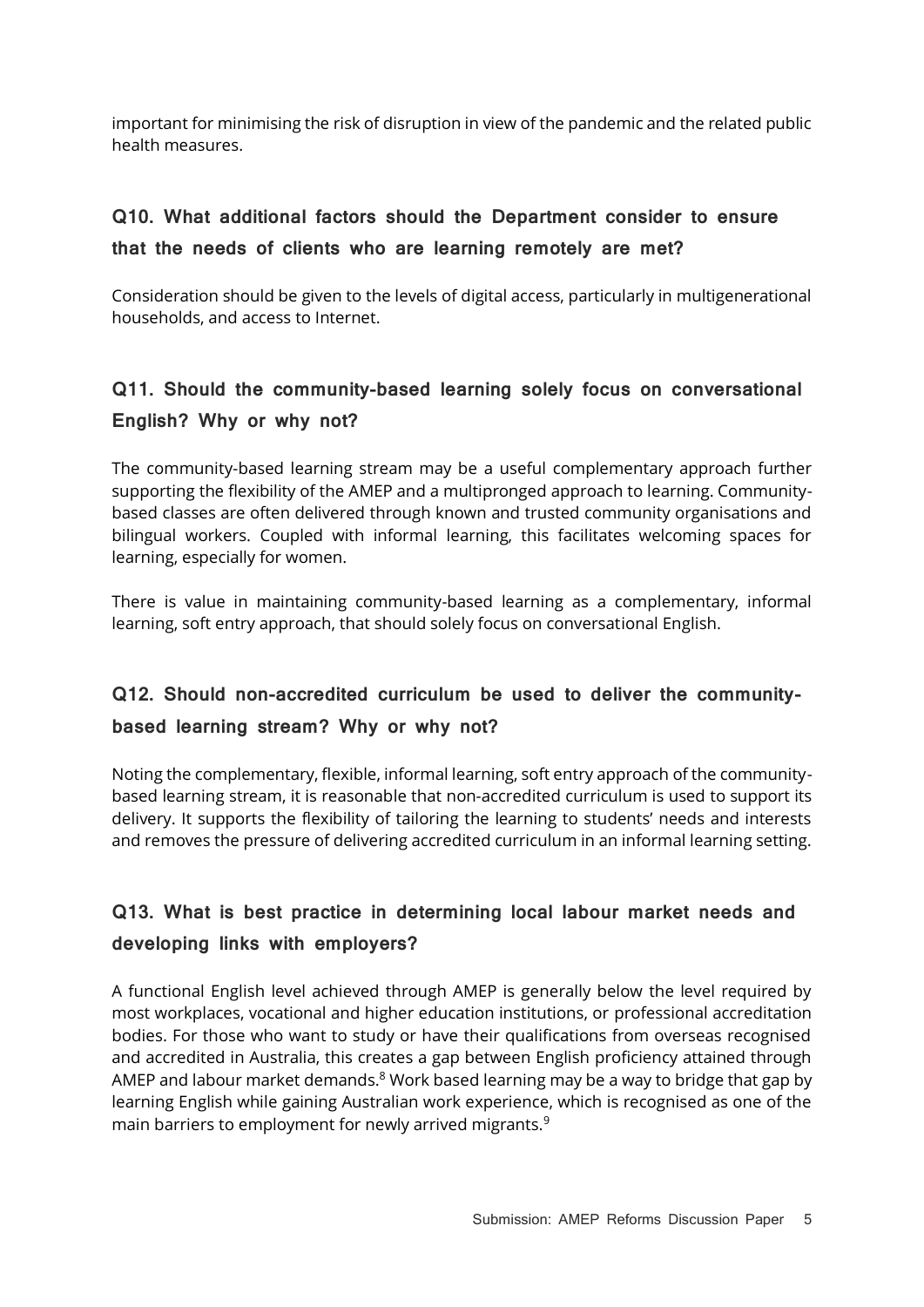<span id="page-5-0"></span>Work-based learning is crucial for migrants and refugees who are struggling to find employment in Australia. Importantly, consideration should be given to ensuring a genderresponsive approach to the work-based learning. Research<sup>10</sup> with migrant and refugee women demonstrates that many want to work but issues such as insufficient Australian work experience and limited networks are barriers to employment. Women should not be further disadvantaged in accessing this program due to gender specific barriers to employment.

#### **Q17. What is best practice in the provision of student counselling and pathway guidance?**

AMEP may not provide employment and education driven students with the proficiency level required to study or get a job after exiting the program. More support is needed to support these students to find pathways after AMEP, including through career guidance.<sup>[10](#page-5-0)</sup> MCA welcomes the reintroduction of strengthened pathway guidance as this will support migrant and refugees reach their settlement goals.

The student and pathway counsellor plays a crucial role in supporting the students to better understand their interests and motivations, and how these can facilitate enhancing their English skills.

Additionally, student counselling and pathway guidance may also support effective settlement by creating referral pathways to mental health services, play groups, community and parents groups.

#### **Q22. What do you think of childcare options 1 and 2 (p. 13)?**

MCA recommends option 1, as prioritisation of visa categories can lead to exclusion, and noting that needs and barriers are not tied to visa subclasses.